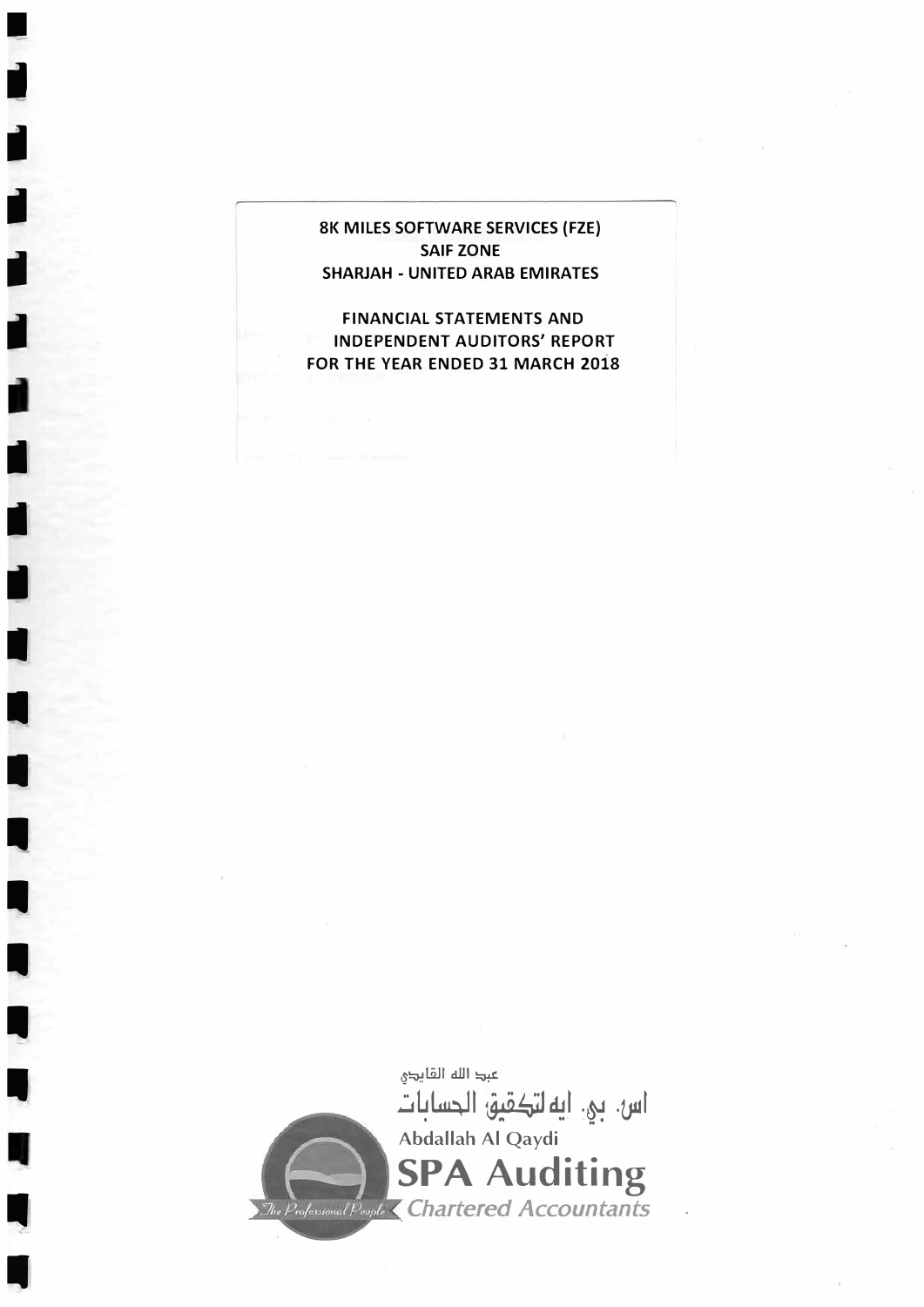

اس.بي.ايه لتكقيق الحسابات Abdallah Al Qaydi **SPA Auditing**  *Chartered Accountants* 



Ref: SPA/18-19/0021

Date: 21Jun 2018

Independent Auditors' Report

To

**The Manager, 8K Miles Software Services (FZE) Sharjah International Airport Free Zone, Executive Desk,Ql-05-109/C, P.O. Box: 513211, Sharjah - United Arab Emirates** 

We have audited the accompanying financial statements of **8K Miles Software Services (FZE),** which comprise the balance sheet as at **31 March 2018** and the statement of income, statement of changes in shareholders' equity, statement of cash flows for the year then ended and a summary of significant accounting policies and other explanatory notes.

#### **Management Responsibility for the Financial Statements**

Management is responsible for the preparation and fair presentation of these financial statements in accordance with International Financial Reporting Standards. This responsibility includes designing, implementing and maintaining internal control relevant to the preparation and fair presentation of financial statements that are free from material misstatement, whether due to fraud or error; selecting and applying appropriate accounting policies and making accounting estimates that are reasonable in the circumstances.

#### **Auditors' Responsibility**

Our responsibility is to express an opinion on these financial statements based on our audit. We conducted our audit in accordance with International Standards on Auditing. Those Standards require that we comply with ethical requirements and plan and perform the audit to obtain reasonable assurance, whether the financial statements are free from material misstatement.

تليفون: ٦١٧ ٢٣٤٩ ٢٧١ - 494 فاكس: ٦١٨ ٢٣٤٩ ٤ ٩٧١، ص.ب: ١٨٥٨٧٩، دب*ي - ٥.*٩. **Tel.: +97142349 617, Fax: +97142349 618,** P.O. Box: 185879, Dubai - U.A.E. **E-mail** : **lc@spaauditing.com** Website : www.spoouditing.com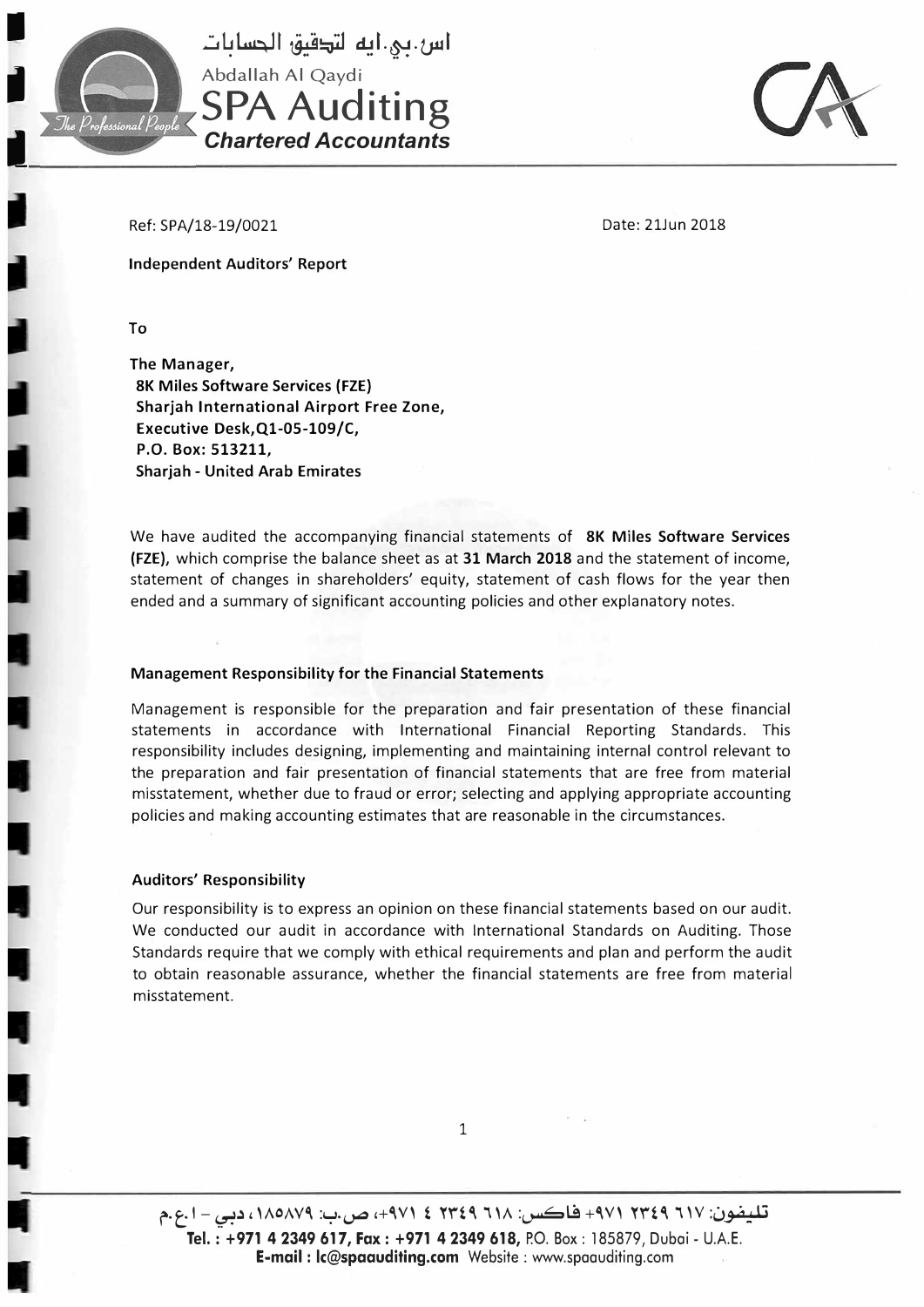#### **Independent Auditors' Report (continued)**

An audit involves performing procedures to obtain audit evidence about the amounts and disclosures in the financial statements. The procedures selected depend on our judgement, including the assessment of the risks of material misstatement of the financial statements, whether due to fraud or error. In making those risk assessments, we consider internal control relevant to the entity's preparation and fair presentation of the financial statements in order to design audit procedures that are appropriate in the circumstances, but not for the purpose of expressing an opinion on the effectiveness of the entity's internal control. An *audit also includes evaluating the appropriateness of accounting principles used and reasonableness of* accounting *estimates made by management, as well as evaluating the*  overall presentation of the financial statements.

We believe that the audit evidence we have obtained is sufficient and appropriate to provide a basis for our audit opinion.

#### *Opinion*

I

II

I

I

"<br>,

**I** 

**I** 

**I** 

I

In our opinion, the financial statements referred to above, in our opinion, the financial statements present fairly, in all material respects, the financial position of **8K Miles Software Services (FZE), SAIF Zone, Sharjah - United Arab Emirates** as of **31 March 2\_018,**  and of its financial performance and its cash flows for the year then ended in accordance with International Financial Reporting Standards {IFRS).

Also, in our opinion, there were no contraventions during the year of the pursuant to Emiri Decree No. 2 of 1995 as applicable for business entities in SAIF Zone, Sharjah, which might have materially affected the financial position of the Establishment or the result of its

operations for the year.

�- **CAP Sriganesh (Reg No.601) Managing Partner** 

**ABDALLAH AL QAYDI SPA AUDITING CHARTERED ACCOUNTANTS DUBAI - UNITED ARAB EMIRATES** 

P.O. Box: 185879 Dubai - U.A.E. <sup>9/</sup>Qaydi<sup>S</sup>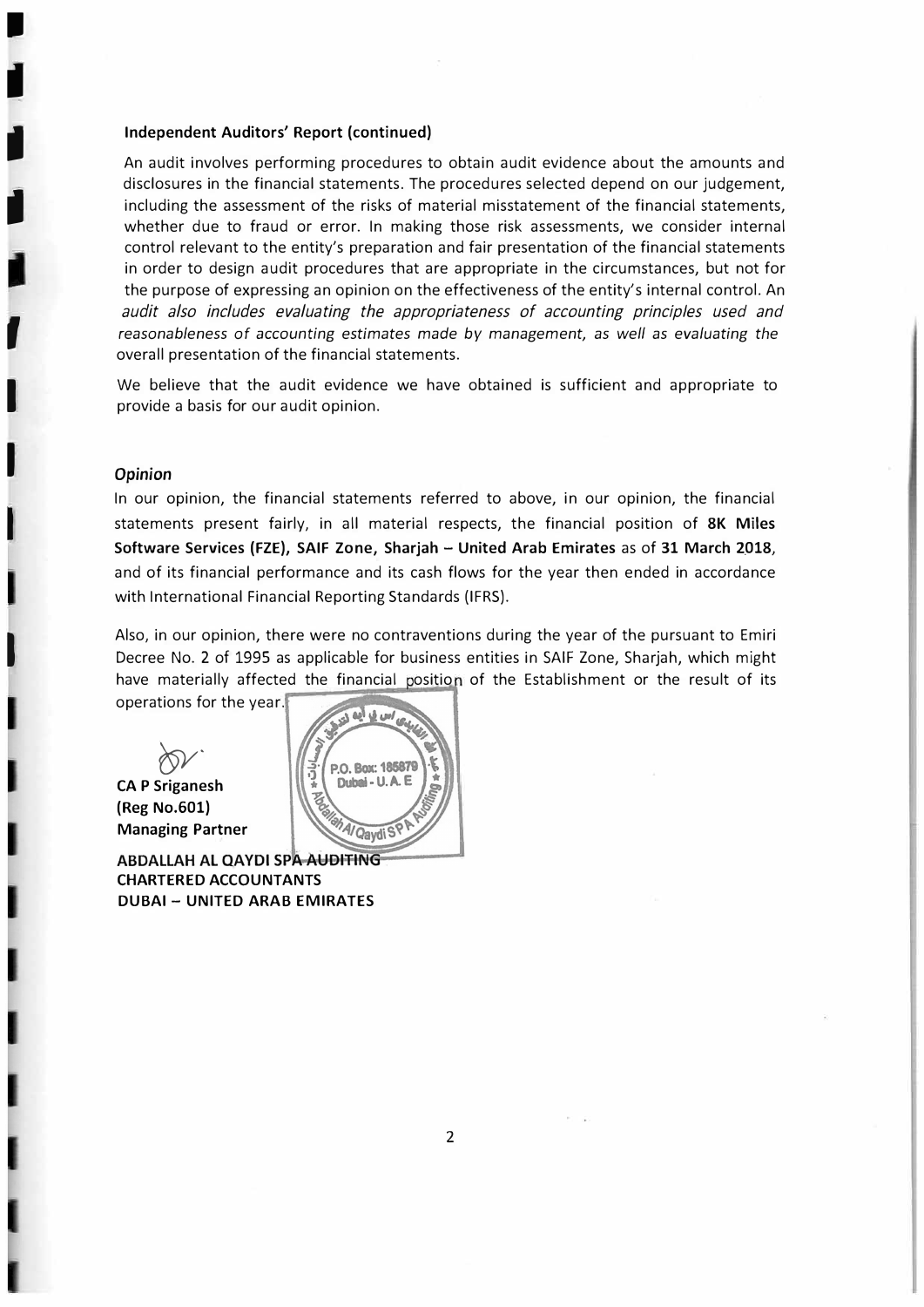I

I

I

I

I

I

I

## **Statement of Comprehensive Income For the year ended 31st March 2018**

|                         | Notes | 31-Mar-18    | 31-Mar-17      |
|-------------------------|-------|--------------|----------------|
|                         |       | <b>AED</b>   | AED            |
| Revenue                 | 12    | 76,600,058   | 36,998,935     |
| <b>Direct Expenses</b>  | 13    | (32,067,659) | (18, 530, 547) |
| <b>Gross Profit</b>     |       | 44,532,399   | 18,468,388     |
| Administrative expenses | 14    | (12,671,429) | (3,697,233)    |
| Amortization expenses   | 15    | (1,869,188)  | (744, 187)     |
| Net Profit for the year |       | 29,991,782   | 14,026,968     |

**Theaccompanying notes form an integral part of these Financial statements. The Report of the Auditors is set out on pages 1 and 2.** 

The financial statements on pages 3 to 15 were approved and signed on 21June2018.

 $P^{\dagger}$ 

**Manager 8K Miles Software Services {FZE)**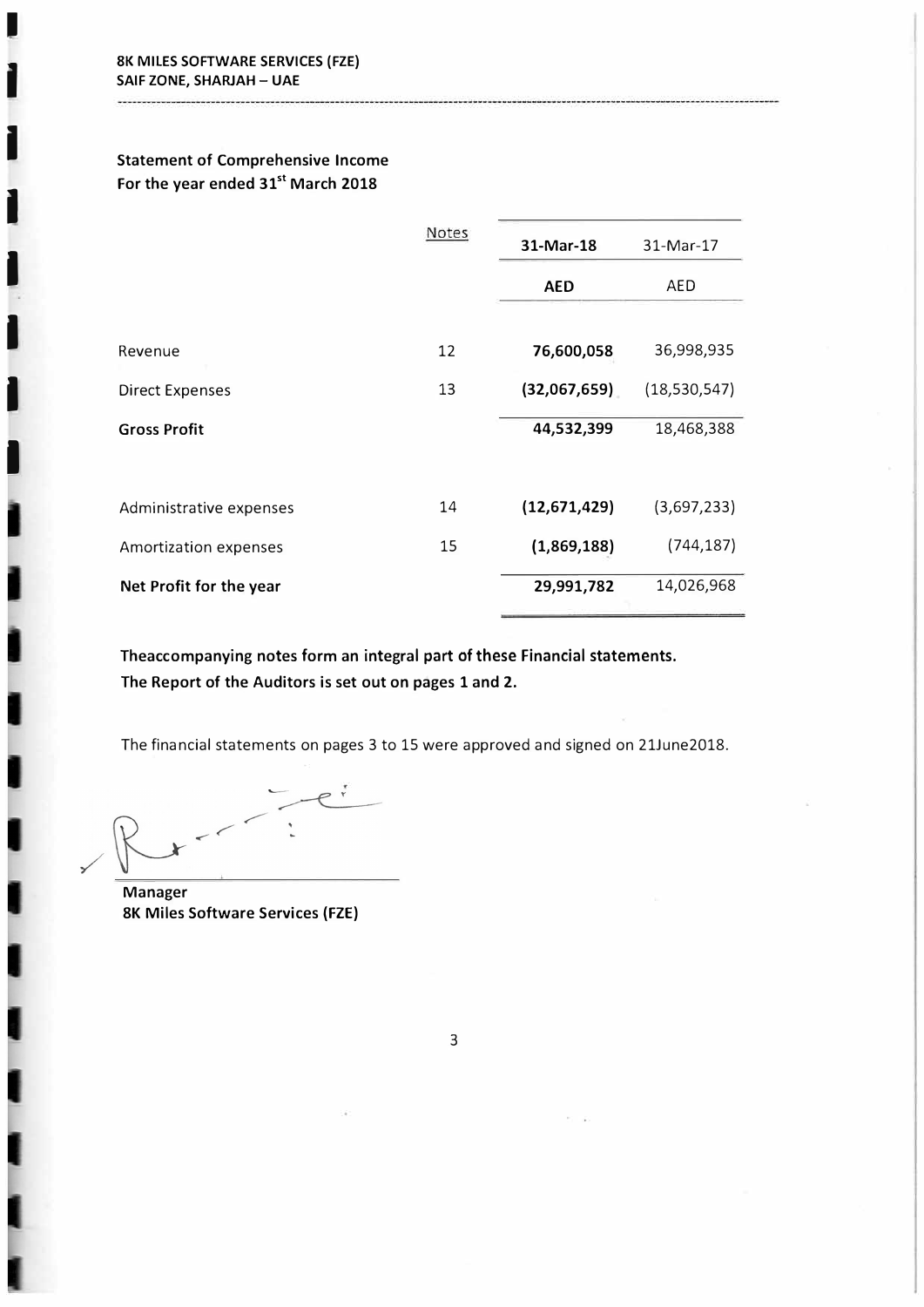#### **BK MILES SOFTWARE SERVICES (FZE) SAIF ZONE, SHARJAH-UAE**

I

 $\mathsf{I}$ 

 $\mathsf{I}$ 

 $\mathsf{I}$ 

 $\mathsf{I}$ 

## **Statement of Financial Position As on 31st March 2018**

|                                                  | <b>Note</b> | 31-Mar-18  | 31-Mar-17  |
|--------------------------------------------------|-------------|------------|------------|
| <b>Assets</b>                                    |             | <b>AED</b> | <b>AED</b> |
| <b>Current assets</b>                            |             |            |            |
| Cash on hand and at bank                         | 6           | 520,484    | 456,442    |
| Trade receivables                                | 7           | 26,710,992 | 9,875,626  |
| Other receivables and prepayments                | 8           | 18,292,913 | 5,675,435  |
| <b>Total Current assets</b>                      |             | 45,524,389 | 16,007,503 |
| <b>Non-Current Assets</b>                        |             |            |            |
| Capital Work - in - Progress                     |             | 3,998,718  | 1,942,125  |
| Intangible Assets                                | 15          | 8,359,501  | 10,228,689 |
| <b>Total Assets</b>                              |             | 57,882,608 | 28,178,317 |
| <b>Liabilities and Proprietor's Equity</b>       |             |            |            |
| <b>Trade Payables</b>                            | 9           | 172,189    | 250,120    |
| Accrued expenses& Other payables                 | 10          | 515,890    | 725,450    |
|                                                  |             | 688,079    | 975,570    |
| <b>Total Liabilities</b>                         |             | 688,079    | 975,570    |
| <b>Equity</b>                                    |             |            |            |
| Capital                                          |             | 150,000    | 150,000    |
| <b>Retained Earnings</b>                         | 11          | 57,044,529 | 27,052,747 |
| <b>Total Equity</b>                              |             | 57,194,529 | 27,202,747 |
| <b>Total Liabilities and Proprietor's Equity</b> |             | 57,882,608 | 28,178,317 |

--------------------------------------------------------------------------------------------------------------------------------------

**The accompanyingnotes form an integral part of these Financial statements The Report of the Auditors is set out on pages 1 and 2.** 

The financial statements on pages 3 to 15 were approved and signed on 21June 2018

The Report of the Auditors is set out on page<br>The financial statements on pages 3 to 15 w ✓ *-<sup>&</sup>lt;*I'

**Manager SK Miles Software Services {FZE)**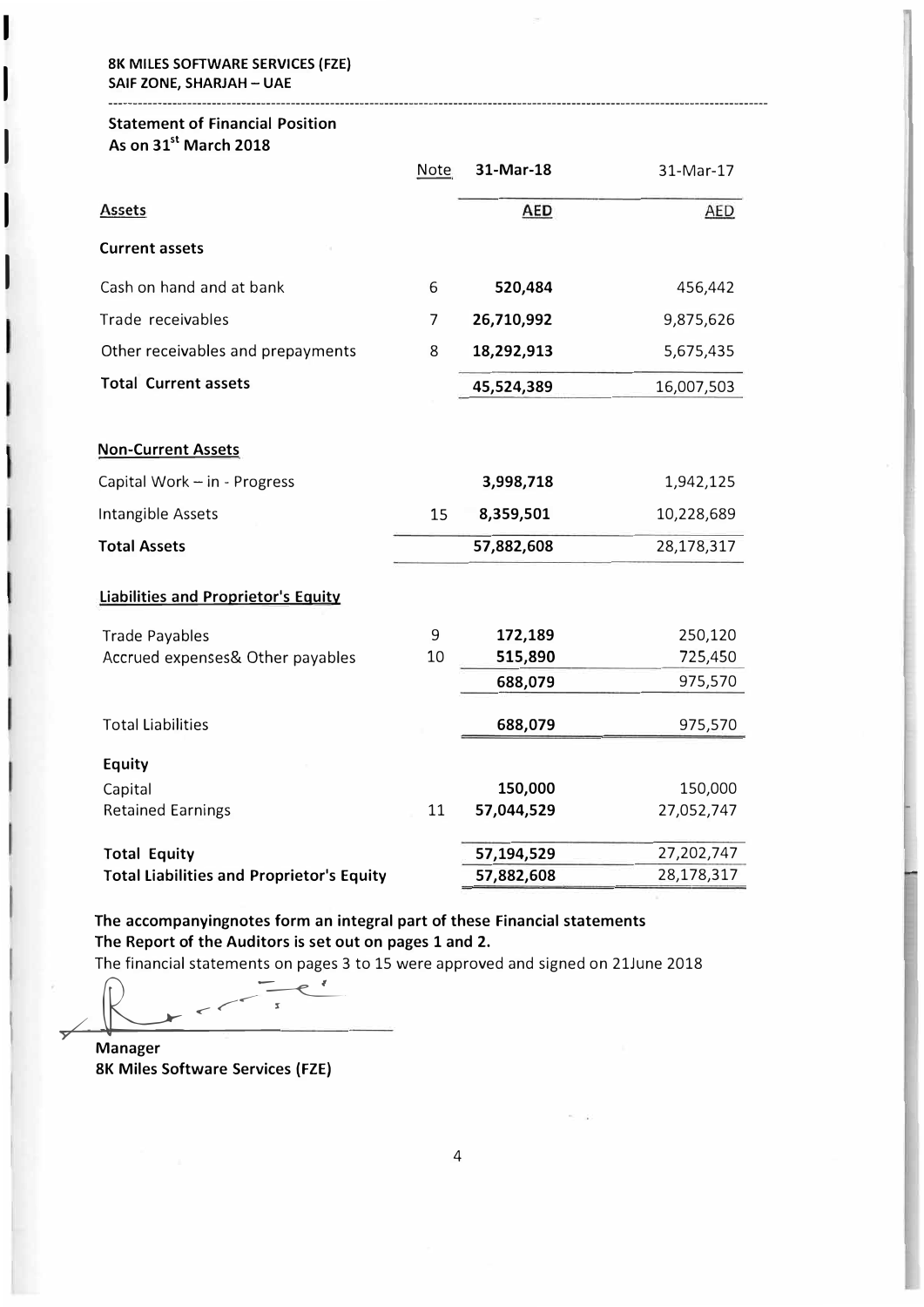I

I

I

## **Statement of Changes in Shareholder's Equity For the year ended 31st March 2018**

|                                  | <b>Share</b> | Retained        |            |
|----------------------------------|--------------|-----------------|------------|
|                                  | Capital      | <b>Earnings</b> | Total      |
|                                  | <b>AED</b>   | <b>AED</b>      | <b>AED</b> |
| As at 1 April 2016               | 150,000      | 13,025,779      | 13,175,779 |
| Changes in Shareholders' Equity: |              |                 |            |
| Net Profit for the year          |              | 14,026,968      | 14,026,968 |
| As at 31 March2017               | 150,000      | 27,052,747      | 27,202,747 |
|                                  |              |                 |            |
| Changes in Shareholders' Equity: |              |                 |            |
| Net Profit for the year          |              | 29,991,782      | 29,991,782 |
|                                  |              |                 |            |
| As at 31 March 2018              | 150,000      | 57,044,529      | 57,194,529 |

**The accompanyingnotes form an integral part of these Financial statements**  The Report of the Auditors is set out on pages 1 and 2.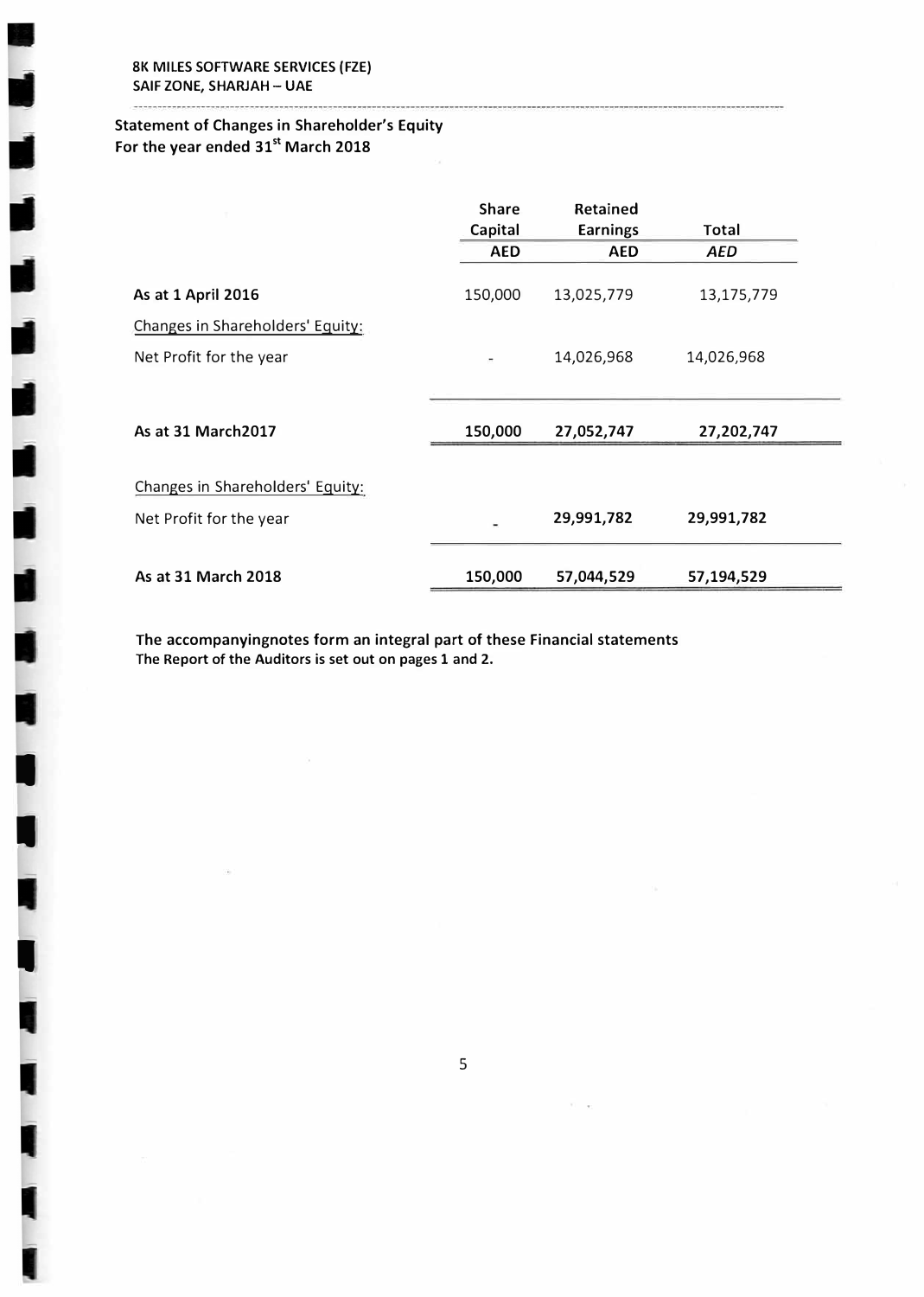#### **8K MILES SOFTWARE SERVICES (FZE) SAIF ZONE, SHARJAH - UAE**

#### **Statement of Cash flows**

I

II

I

I

I

I

I

II

II

II

I

I

I

I

I

I

I

I

'<br>|<br>|

I

# **For the year ended 31st March 2018**

|                                                                                               |               | 31-Mar-18      | 31-Mar-17                |
|-----------------------------------------------------------------------------------------------|---------------|----------------|--------------------------|
|                                                                                               |               | AED            | AED                      |
| Cash flows from operating activities:                                                         |               |                |                          |
| Net Profit for the year                                                                       |               | 29,991,782     | 14,026,968               |
| <b>Amortization</b>                                                                           |               | 1,869,188      | 744,187                  |
| <b>Operating</b><br>profit before<br>changes<br>in<br><b>Operating assets and liabilities</b> |               | 31,860,970     | 14,771,155               |
| Increase/(Decrease) in trade payables                                                         |               | (77, 931)      | (816, 525)               |
| Increase/(Decrease) in Other payables & Accrued                                               |               | (209, 560)     | 207,164                  |
| expenses<br>(Increase)/decrease in Trade Receivables                                          |               | (16,835,366)   | (5,837,478)              |
| (Increase)/decrease<br>Other<br>Receivables<br>&<br>in<br>Prepayments                         |               | (12, 617, 478) | (2, 288, 685)            |
| <b>Cash from operating activities</b>                                                         |               | 2,120,635      | 6,035,631                |
| Cash flows in investing activities:                                                           |               |                |                          |
| Capital Work In Progress<br>Increase in Intangible assets                                     |               | (2,056,593)    | 1,531,353<br>(7,500,000) |
| Net cash (used in) from investing activities                                                  |               | (2,056,593)    | (5,968,647)              |
| Net increase in cash and cash equivalents                                                     |               | 64,042         | 66,984                   |
| Cash and cash equivalents, beginning of the year                                              |               | 456,442        | 389,458                  |
| Cash and cash equivalents, end of the year                                                    |               | 520,484        | 456,442                  |
| <b>Represented by:</b>                                                                        |               |                |                          |
| Cash at Bank                                                                                  |               | 520,484        | 456,442                  |
|                                                                                               | <b>NOTE 6</b> | 520,484        | 456,442                  |

**The accompanyingnotes form an integral part of these Financial statements The Report of the Auditors is set out on pages 1 and 2.**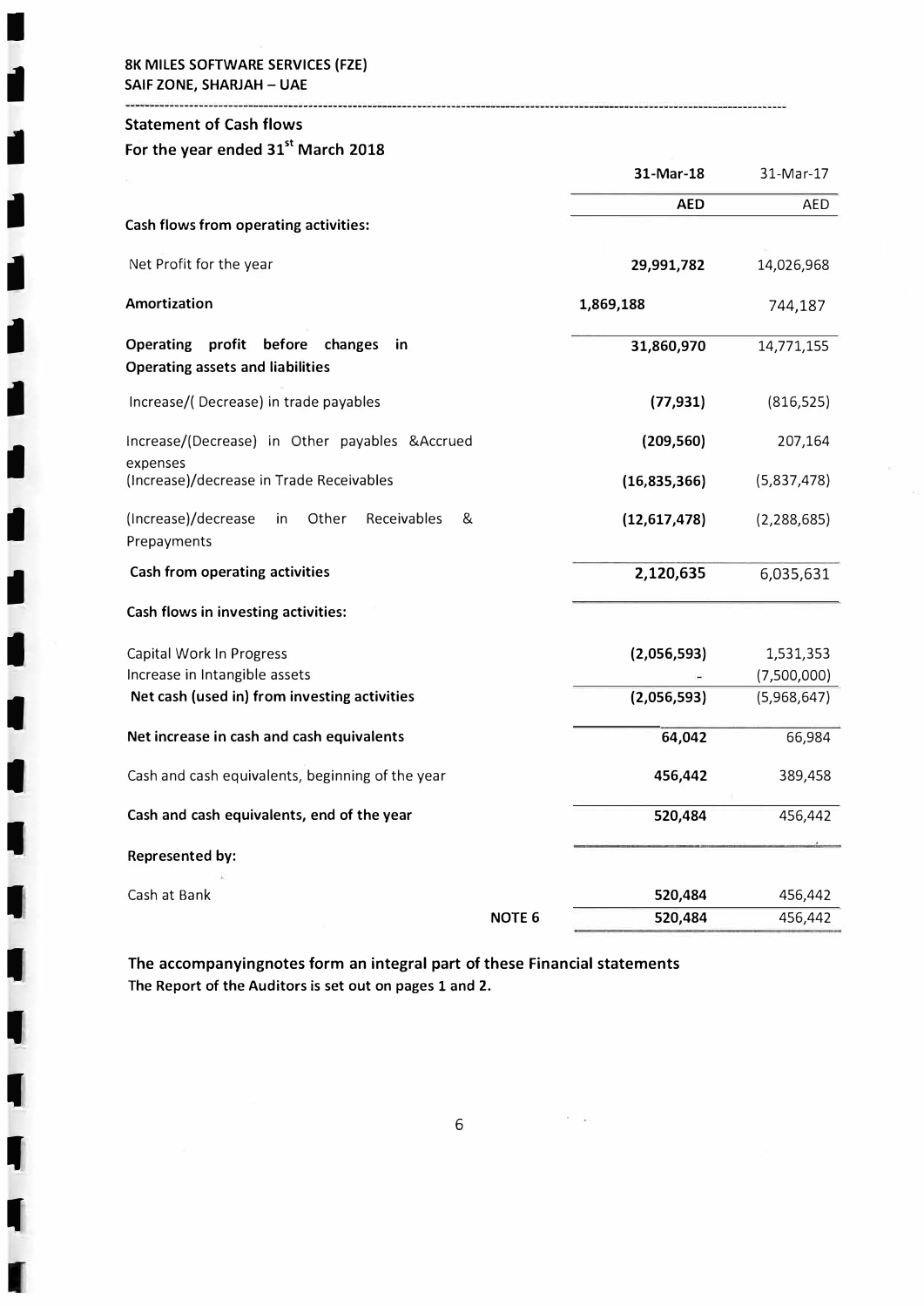I

I

I

I

I

I

I

## **Notes to the Financial Statements For the year ended 31st March 2018.**

#### 1 **Legal status and business activity:**

- 1.1 **8K Miles Software Services (FZE),** Sharjah - United Arab Emirates ("the Establishment") was incorporated on March 14, 2011 and operates as a Free Zone Establishment with Limited Liability in the United Arab Emirates, under a service license issued by the Sharjah Airport International Free Zone, Sharjah.
- 1.2 The main activities of the Establishment are providing IT Services & Solutions.
- 1.3 The registered office of the Establishment is located at Executive Desk Ql-05- 109/C, PO Box 513211, SAIF Zone, Sharjah, UAE.
- 1.4 The management and control of the establishment is vested with Mr. Ramani Rama Subramani.
- 1.5 These financial statements incorporate the operating results of Service license No.09147.

### **2 Capital:**

The authorized, issued and paid up share capital of the Establishment is AED 150,000 divided into 1 share(s) of AED 150,000 each. The share(s) are entirely held by M/s.8K Miles Software Services Ltd, India.

#### **3 Summary of significant accounting policies**

#### **3.1 Statement of Compliance**

The financial statements of the Establishment have been prepared in accordance with International Financial Reporting Standards (IFRS).

#### **3.2 Basis of Preparation**

#### **3.3 Adoption of new and revised International Financial Reporting Standards**

The following new and revised standards including amendments thereto and interpretations which became effective for the current reporting year have been adopted. Their adoption has not had any significant impact on the amounts reported in these financial statements but may affect the financial reporting for future transactions or arrangements.

7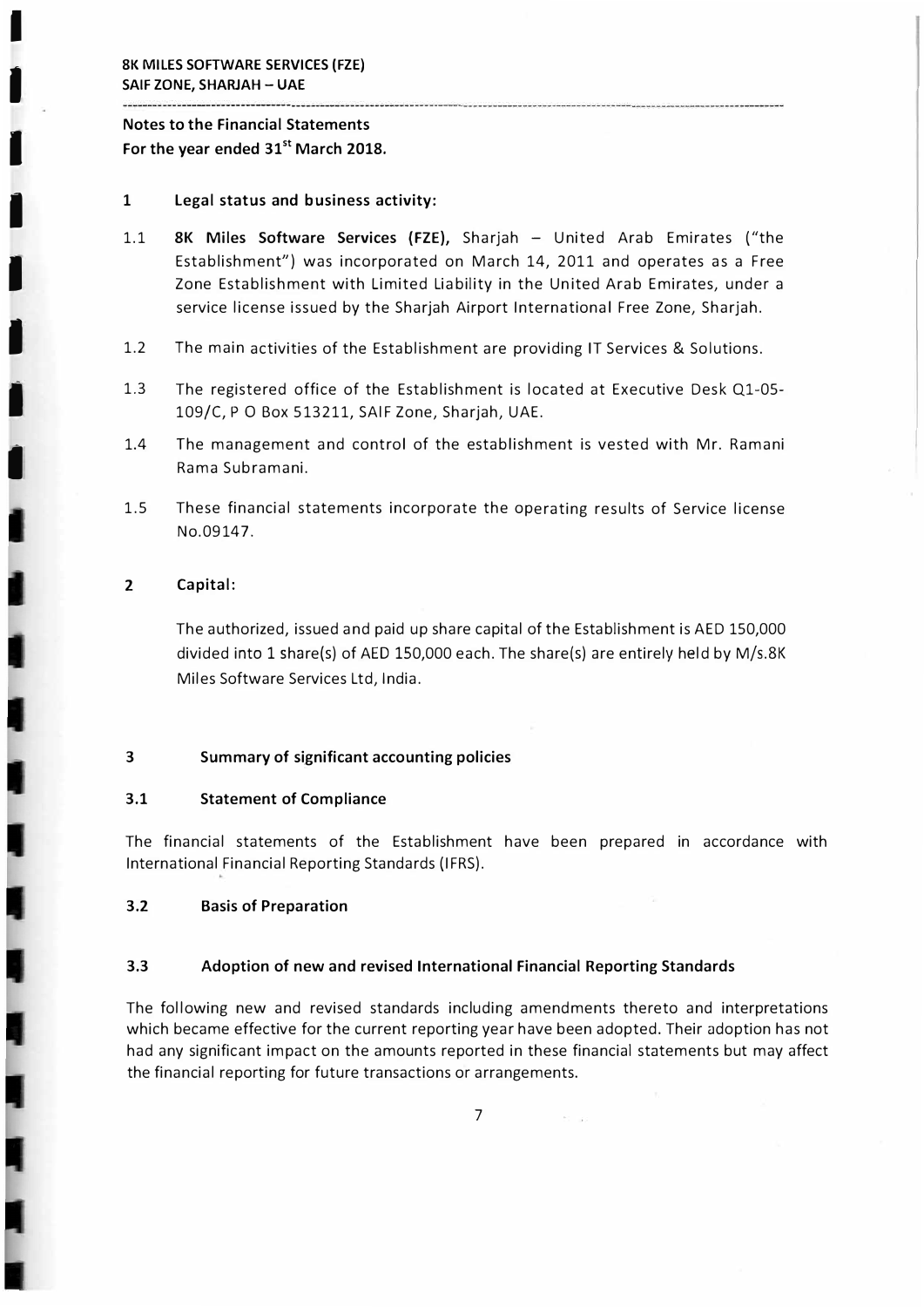## **Notes to the Financial Statements For the year ended 31st March 2018.**

IAS 27: Consolidated and Separate Financial Statements IAS 32: Financial Instruments: Presentation - Classification of Rights Issues IAS 39: Financial Instruments IFRS 1: First Time Adoption of IFRS IFRS 2: Share Based Payment - Group Cash settled Share Based Payment Transactions IFRS 3: Business Combinations IFRS 5: Non Current Assets held for Sale and Discontinued Operations IFRIC 17: Distribution of Non-cash Assets to Owners IFRIC 18: Transfer Assets from customers

The Establishment has not applied the following new and revised IFRSs that have been issued but are not yet effective:

|                                                                                                                       | <b>Effective for annual years</b> |
|-----------------------------------------------------------------------------------------------------------------------|-----------------------------------|
| New and revised IFRSsbeginning on or after                                                                            |                                   |
| Amendments to IFRS 1 relating to Limited Exemption from<br>Comparative IFRS 7 Disclosures for First-time Adopters     | 1 July 2010                       |
| Amendments to IFRS 7 Financial Instruments: Disclosures,<br>relating to Disclosures on Transfers of financial Assets  | 1 July 2012                       |
| Amendments to IFRIC 14 relating to Prepayments of a Minimum1 January 2012<br><b>Funding Requirements</b>              |                                   |
| IFRIC 19 Extinguishing Financial Liabilities with Equity1 July 2010<br>Instruments                                    |                                   |
| Improvements to IFRSs issued in 2010 covering<br>except IFRS 3<br>Amendments to IFRS 1, IFRS 3, IFRS 7, IAS 1, IAS 34 | 1 January 2012,                   |
| and IAS 27 which are effective<br>And IFRIC 13                                                                        | 1 July 2010                       |
| IAS 12 Income Taxes                                                                                                   |                                   |
|                                                                                                                       |                                   |

Amendments to IFRS 1: Removal of Fixed Dates for First -Timel July 2012 Adopters

Amendments to IFRS 1: Severe Hyperinflation 1 July 2012

Management anticipates that these amendments will be adopted in the establishment's financial statements for the initial year when they become effective. It is anticipated that their adoption in the relevant accounting years will have impact only on disclosures within the financial statements.

8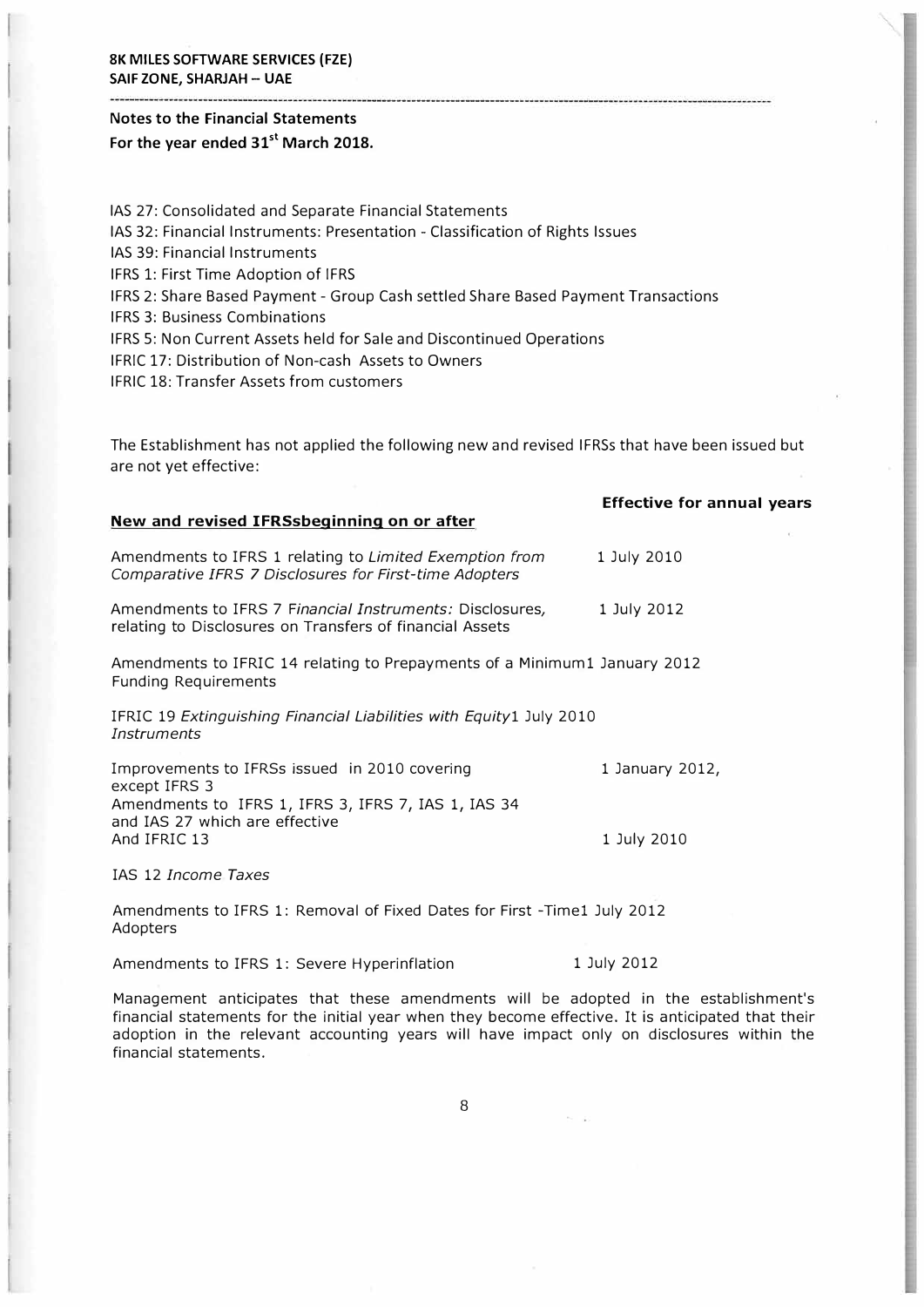I

I

I

I

I

I

I

I

I

I

I

I

 $\blacksquare$ 

## **Notes to the Financial Statements For the year ended 31st March 2018.**

#### **3.4 Financial instruments**

Financial instruments comprise financial assets and financial liabilities.

Financial assets and financial liabilities are recognized on the Establishment's statement of financial position when the establishment has become a party to the contractual provisions of the instrument. A financial asset is any asset that is cash, a contractual right to receive cash or other financial asset, a contractual right to exchange financial instruments under conditions that are potentially favourable or an equity instrument.

--------------------------------------------------------------------------------------------------------------------------------------

A financial liability is any liability that is a contractual obligation to deliver cash or another financial asset, or to exchange financial instruments under conditions that are potentially unfavourable.

#### **3.5 Cash and cash equivalents**

Cash and cash equivalents include cash on hand and deposits held at call with banks with original maturities of three months or less.

#### **3.6 Trade and other receivables**

Trade and other receivables are measured initially at the transaction cost. They are subsequently stated at net of provisions for impairment, which is established when there is objective evidence that the group will not be able to collect all amounts due according to the original terms of receivables.

### **3.7 Trade payables**

Trade payables are recognized initially at the transaction price for the goods and services received, whether billed by the customers or not.

### **3.8 Impairment of non-financial assets other than inventories**

Assets that are subject to depreciation and amortization are assessed at each reporting date to determine whether there is any indication that the assets are impaired. When there is any indication that an asset may be impaired, the carrying value of the asset is tested for impairment. An impairment loss is recognized for the amount by which the asset's carrying amount exceeds its recoverable amount. The recoverable amount is the higher of an asset's fair value less costs to sell and value in use. Non-financial assets other than goodwill that suffered impairment are reviewed for possible reversal of the impairment at each reporting date.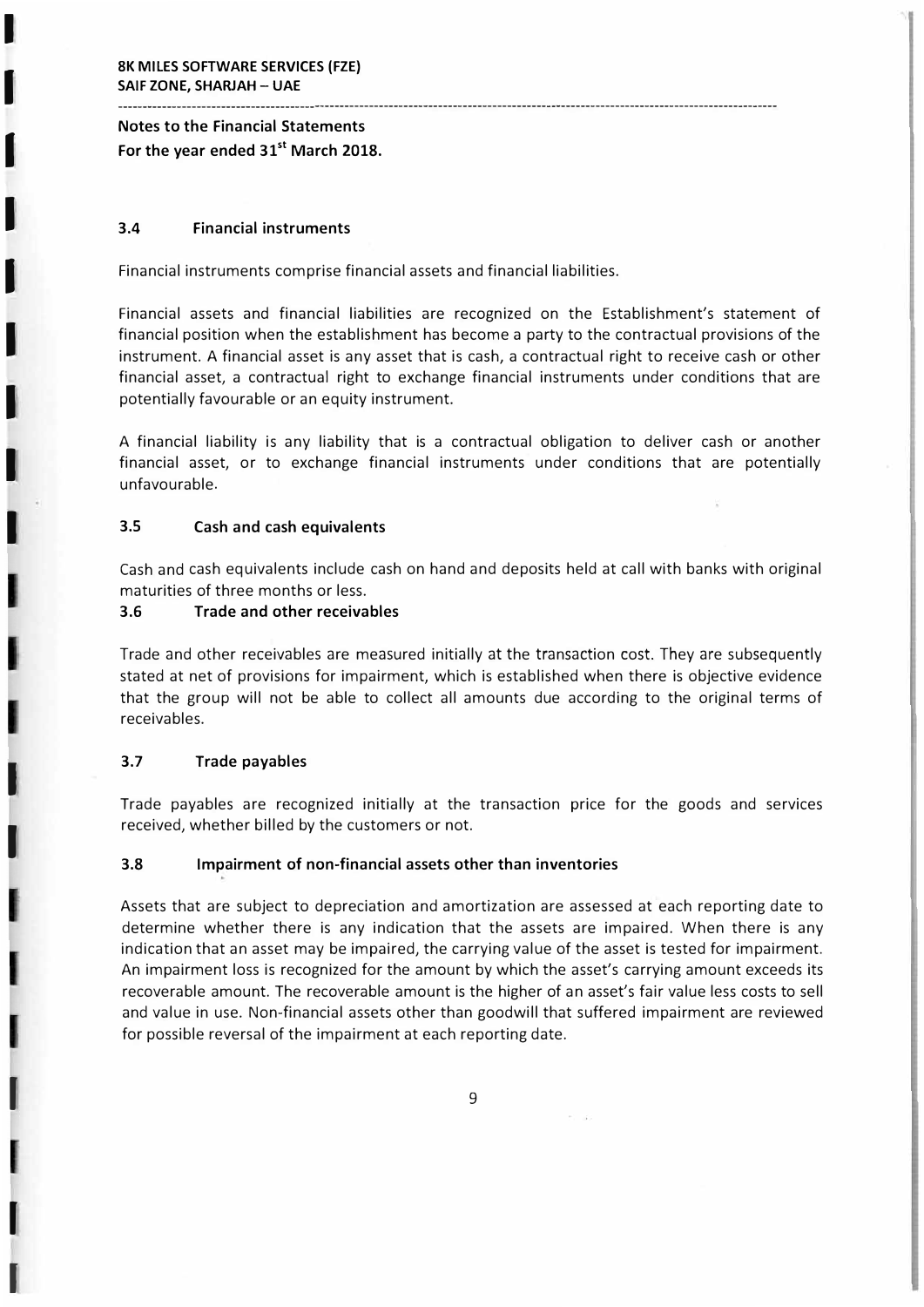## **Notes to the Financial Statements For the year ended 31st March 2018.**

### **3.9 Provisions**

I

I

I

I

I

I

I

I

I

I

A provision is recognized if, as a result of a past event, the establishment has a present legal or constructive obligation that can be estimated reliably, and it is probable that an outflow of future economic benefits will be required to settle the obligation.

----------------------------------------------------------------------------------------... ---------------------------------------------

#### **3.10 Revenue recognition**

Income is recognised when: the amount of revenue can be reliably measured; it is possible that future economic benefits will flow to the entity; and specific criteria have been met

#### **3.lllntangible Assets**

IAS 38 requires an entity to recognise an intangible asset, whether purchased or self-created (at cost) if, and only if: [IAS 38.21]

- • it is probable that the future economic benefits that are attributable to the asset will flow to the entity; and
- the cost of the asset can be measured reliably.

This requirement applies whether an intangible asset is acquired externally or generated internally. IAS 38 includes additional recognition criteria for internally generated intangible assets.

The probability of future economic benefits must be based on reasonable and supportable assumptions about conditions that will exist over the life of the asset. [IAS 38.22] The probability recognition criterion is always considered to be satisfied for intangible assets that are acquired separately or in a business combination. [IAS 38.33]

Intangible assets that are deemed to have definite lives are amortized, primarily on a straight-line basis, over their useful lives, generally ranging upto 6 years. Refer to Note15.

#### **4 Critical accounting judgments, estimates and assumptions**

The preparation of financial statements in accordance with IFRS requires management to make judgments, estimates and assumptions that affect the application of accounting policies and the reported amounts of assets, liabilities, income and expenses. Actual results may differ from these estimates. Estimates and underlying assumptions are reviewed on an ongoing basis. Revisions to accounting estimates are recognised in the year in which the estimates are revised and in any future years affected.

10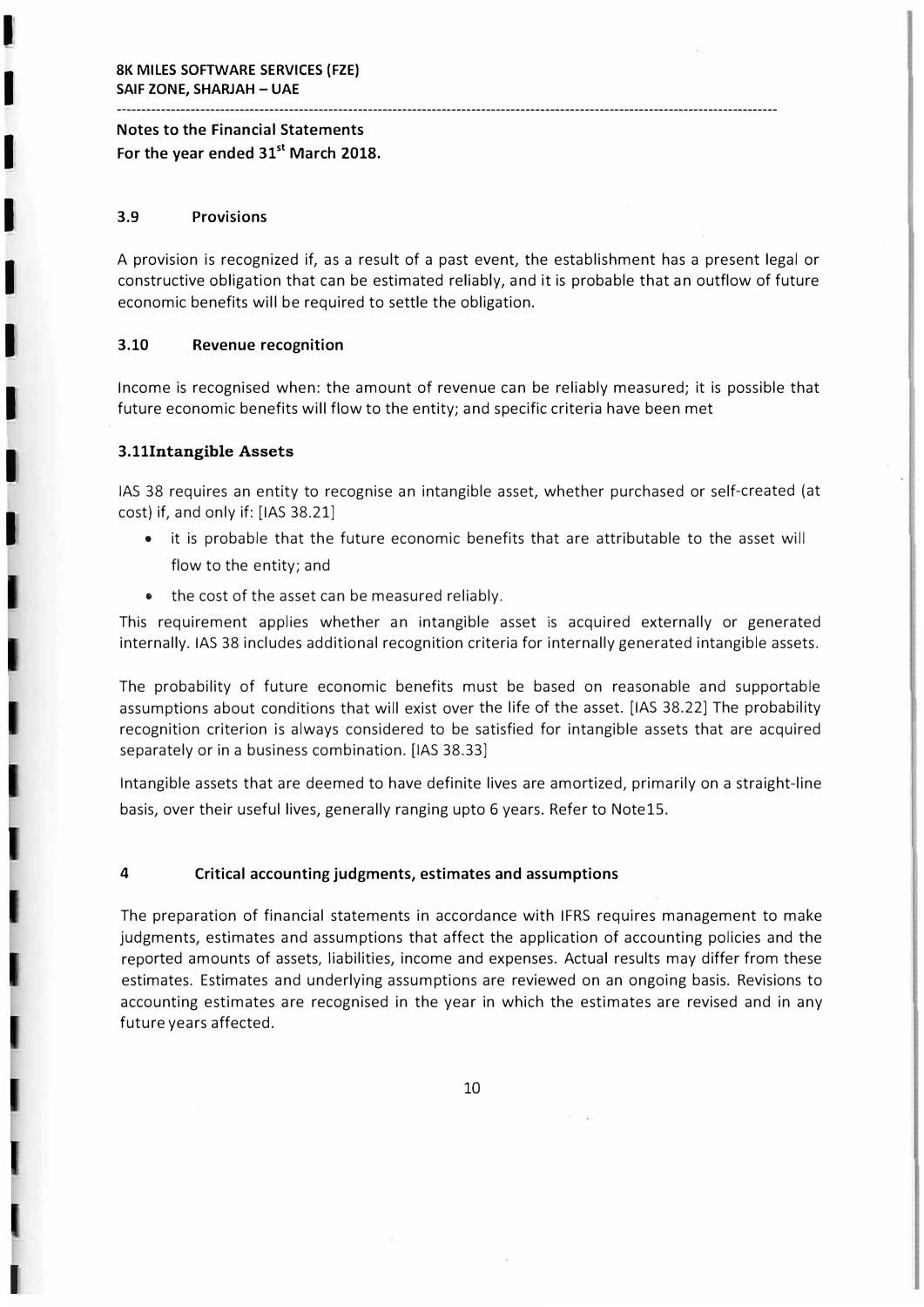I

I

I

I

I

I

I

I

I

I

I

I

## **Notes to the Financial Statements For the year ended 31st March 2018.**

#### **5 Financial risk management**

#### **5.1. Financial risk management objectives**

The Establishment's management observes domestic and international financial markets, monitors and manages the financial risks relating to the operations of the Establishment through analyzing risks exposure by degree and magnitude of risks. These risks include market risk (including currency risk, interest rate risk), credit risk, and liquidity risk.

The establishment seeks to minimize the effects of risks related to financial instruments. The establishment policies in this regards are set and approved by the management on foreign exchange risk, interest rate risk, credit risk and the investment of excess liquidity.

#### **5.2. Market risk**

The establishment activities expose it primarily to the financial risks of changes in foreign currency exchange rates. The Establishment is not exposed to any significant interest rate risks.

#### **5.3. Credit risk management**

Credit risk refers to the risk that counterparty will default on its contractual obligations resulting in financial loss to the establishment. The establishment obtains information about counterparty's credit worthiness from publicly available information and its own trading records.

Credit risk is primarily related to the trade and other receivable balance which were presented in the balance sheet net of provision from doubtful debt that was estimated by management based on prior experience and prevailing economic condition.

#### **5.4 Foreign Currency Management**

The establishment undertakes certain transactions denominated in foreign currencies. Hence exposures to the exchange rate fluctuations arise.

Currently the establishment is mainly exposed to the currency exchange risk related to the transactions denominated in the multi currencies. There is no currency exchange risk related to transactions denominated in the US dollars or currencies linked with it as the AED rate is fixed to the US dollar. The management undertakes suitable procedure to minimize risk associated with transactions denominated in currencies other than AED and USD.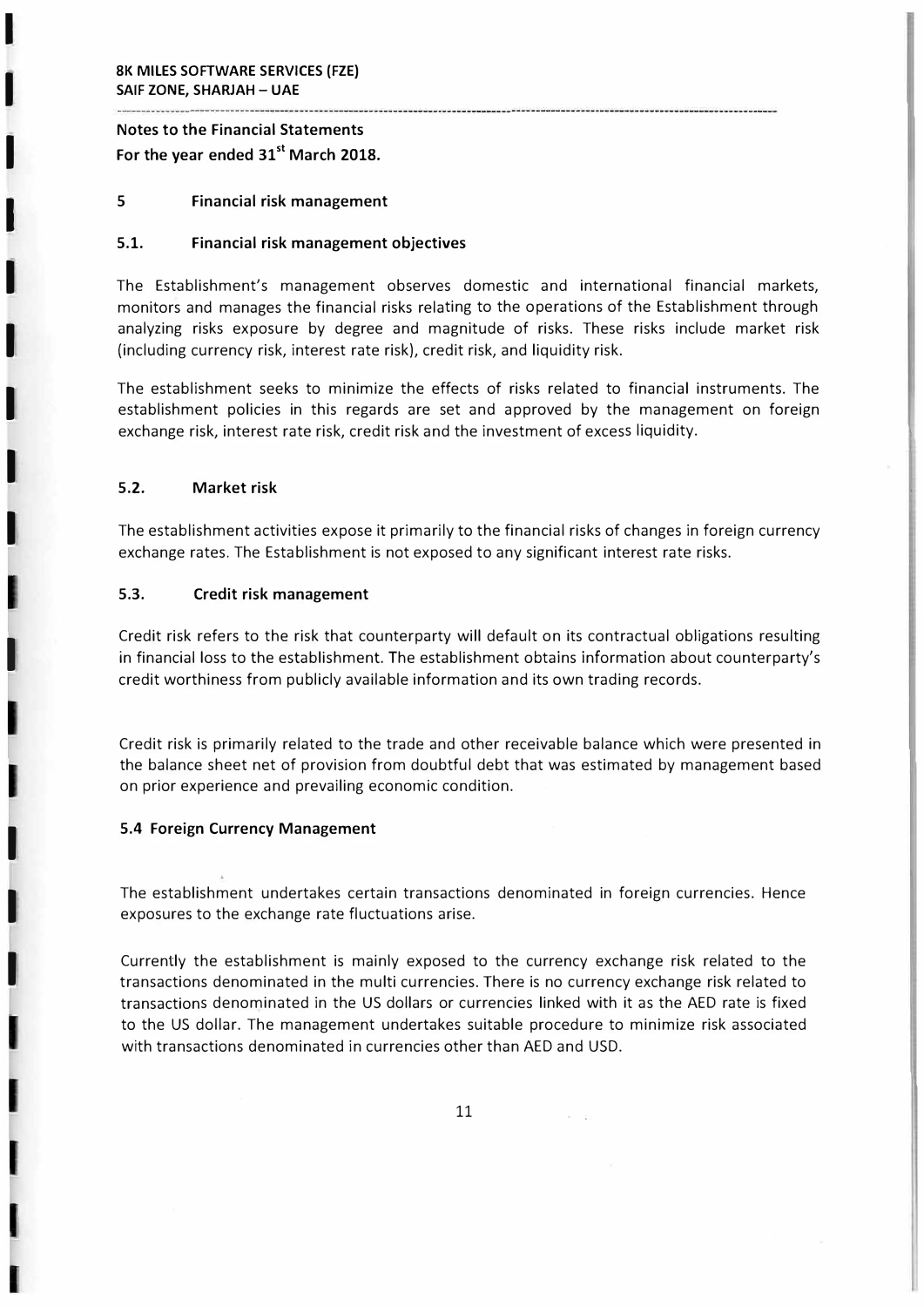-------------------------------

I

I

I

I

I

I

I

I

I

I

# Notes to the Financial Statements For the year ended **31**st March **2018.**

| 6  | Cash on hand and at bank                                     | 31-Mar-18<br><b>AED</b> | 31-Mar-17<br>AED       |
|----|--------------------------------------------------------------|-------------------------|------------------------|
|    | Cash in hand                                                 | 181,742                 | 109,150                |
|    | <b>Bank balances</b>                                         | 338,742                 | 347,292                |
|    |                                                              | 520,484                 | 456,442                |
| 7  | <b>Trade receivables</b>                                     | 31-Mar-18               | 31-Mar-17              |
|    |                                                              | <b>AED</b>              | <b>AED</b>             |
|    | <b>Accounts Receivables</b>                                  | 26,710,992              | 9,875,626              |
|    |                                                              | 26,710,992              | 9,875,626              |
| 8  | Other receivables and prepayments                            | 31-Mar-18               | 31-Mar-17              |
|    |                                                              | <b>AED</b>              | AED                    |
|    | Other receivables<br>&Prepayments<br>Un-billed amounts spent | 13,248,547<br>5,044,366 | 1,013,221              |
|    |                                                              | 18,292,913              | 4,662,214<br>5,675,435 |
| 9  | <b>Trade payables</b>                                        | 31-Mar-18               | 31-Mar-17              |
|    |                                                              | <b>AED</b>              | <b>AED</b>             |
|    | Trade payables                                               | 172,189                 | 250,120                |
|    |                                                              | 172,189                 | 250,120                |
| 10 | Provisions and accrued expenses                              | 31-Mar-18               | 31-Mar-17              |
|    |                                                              | <b>AED</b>              | AED                    |
|    | Other payables & Accrued<br>expenses                         | 515,890                 | 725,450                |
|    |                                                              | 515,890                 | 725,450                |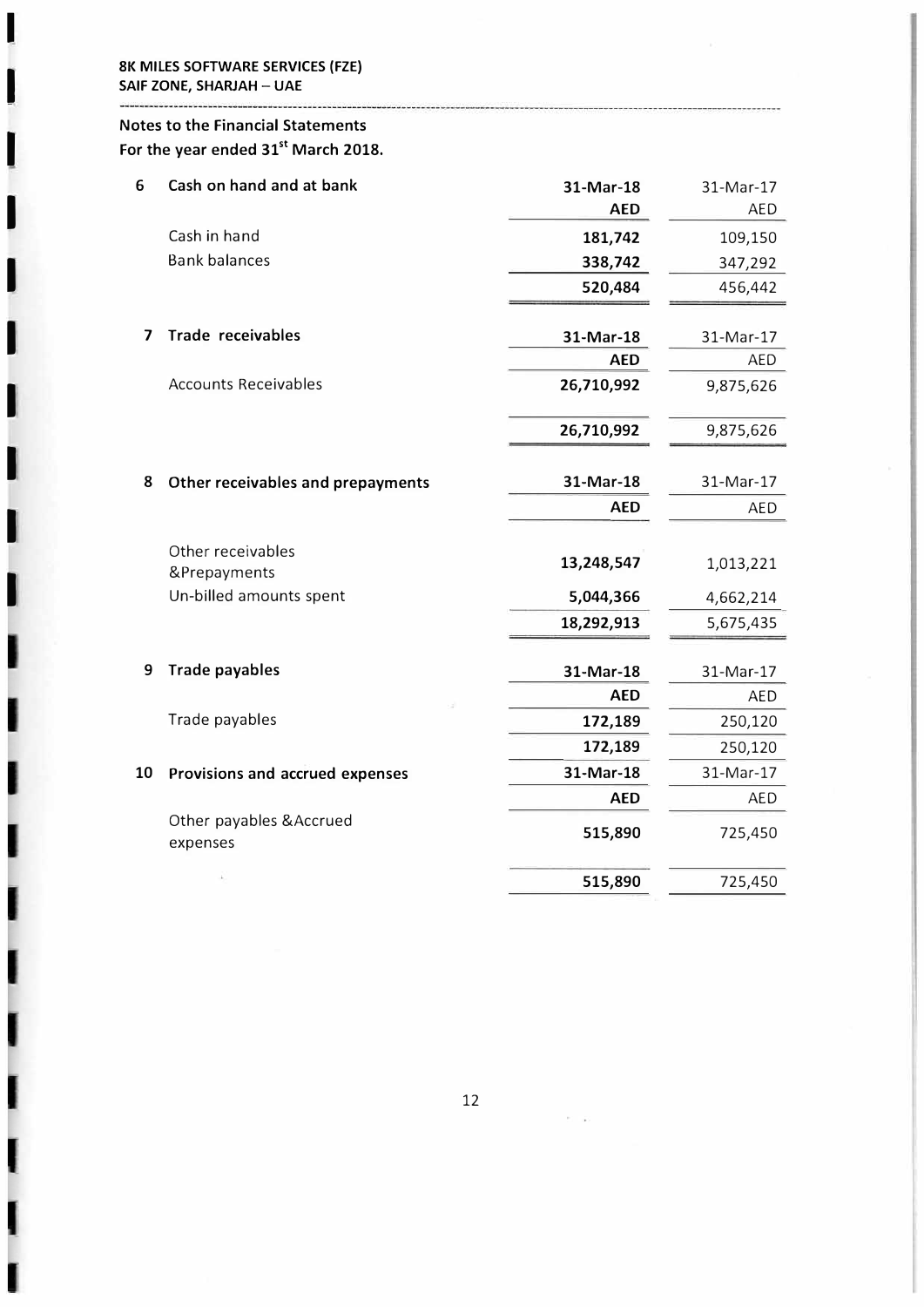**I** 

**I** 

**I** 

**I** 

**I** 

**I** 

**I** 

**I** 

I

## **For the year ended 31st March 2018.**

| 11 | <b>Retained Earning</b>               | 31-Mar-18  | 31-Mar-17  |
|----|---------------------------------------|------------|------------|
|    |                                       | <b>AED</b> | <b>AED</b> |
|    | <b>Opening Balance</b>                | 27,052,747 | 13,025,779 |
|    | Net Profit for the year               | 29,991,782 | 14,026,968 |
|    | <b>Closing Balance</b>                | 57,044,529 | 27,052,747 |
| 12 | Revenue                               | 31-Mar-18  | 31-Mar-17  |
|    |                                       | <b>AED</b> | <b>AED</b> |
|    | Revenue                               | 76,600,058 | 36,998,935 |
|    |                                       | 76,600,058 | 36,998,935 |
|    |                                       | <b>AED</b> | <b>AED</b> |
| 13 | <b>Direct Cost</b>                    | 32,067,659 | 18,530,547 |
|    |                                       | 32,067,659 | 18,530,547 |
| 14 | <b>Administrative expenses</b>        | 31-Mar-18  | 31-Mar-17  |
|    |                                       | <b>AED</b> | <b>AED</b> |
|    | Rent, Rates & Utilities               | 338,953    | 102,500    |
|    | Sales and Marketing Costs             | 3,555,893  | 778,350    |
|    | <b>Research and Development Costs</b> | 2,602,636  | 981,091    |
|    | Cloud Hosting and Communication       | 2,454,767  | 725,105    |
|    | Travelling and Logistics              | 2,594,435  | 615,240    |
|    | Professional and Consultancy          | 425,530    | 390,450    |
|    | <b>Other Administration Expenses</b>  | 699,215    | 104,497    |
|    |                                       | 12,671,429 | 3,697,233  |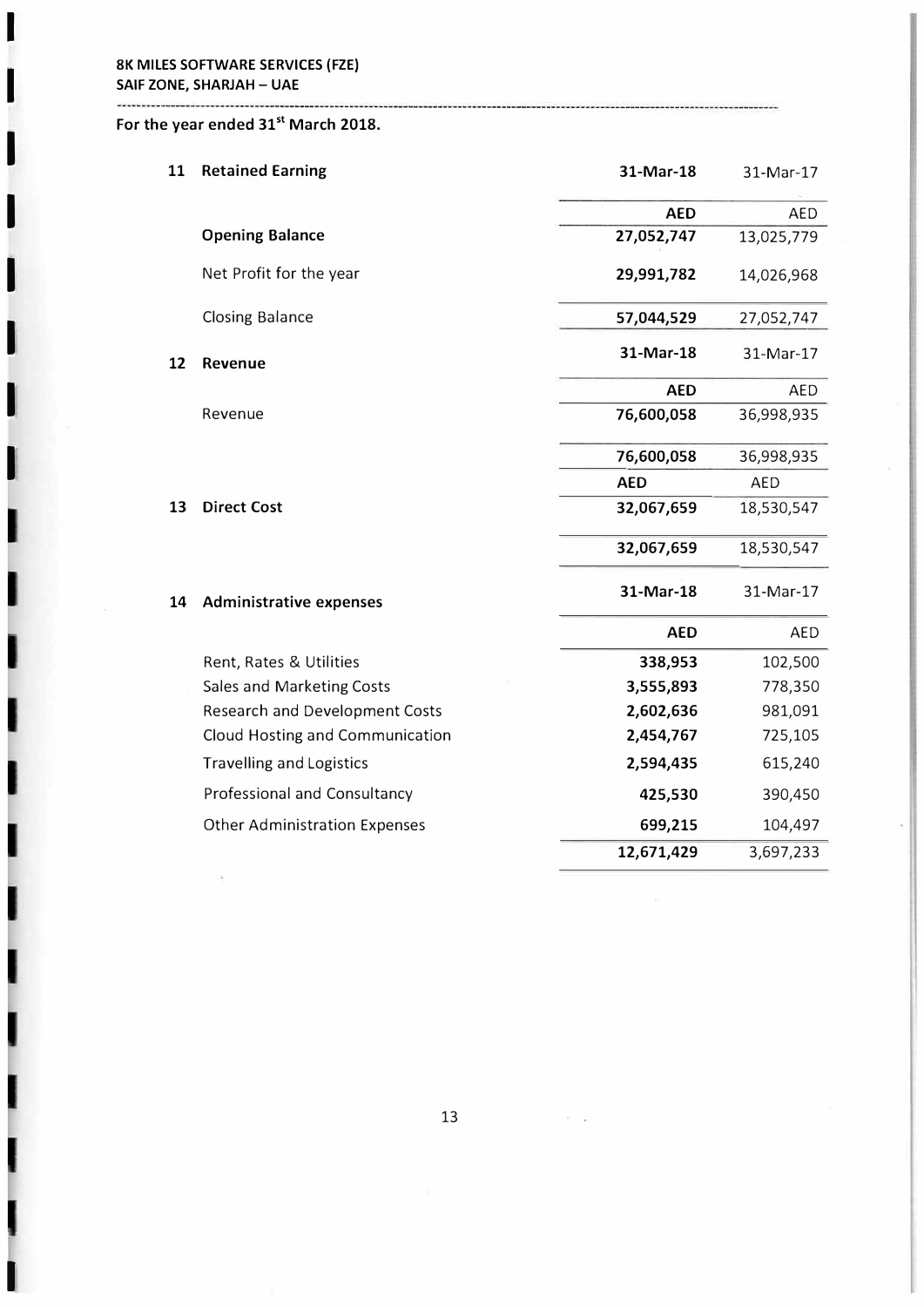# **Notes to the Financial Statements For the year ended 31st March 2018**

## **lSlntangible Assets**

--------------------------------

|                                 | <b>Intangible Assets</b> | Total      |
|---------------------------------|--------------------------|------------|
| Cost                            | <b>AED</b>               | <b>AED</b> |
| As at 1 April 2017              | 12,461,250               | 12,461,250 |
| Additions during the year       |                          |            |
| As at 31 March 2018             | 12,461,250               | 12,461,250 |
| <b>Accumulated Amortization</b> |                          |            |
| As at 1 April 2017              | 2,232,561                | 2,232,561  |
| Amortization for the year       | 1,869,188                | 1,869,188  |
| As at 31 March 2018             | 4,101,749                | 4,101,749  |
| Net book value                  |                          |            |
| As at 31 March 2018             | 8,359,501                | 8,359,501  |
| As at 31 March 2017             | 10,228,689               | 10,228,689 |